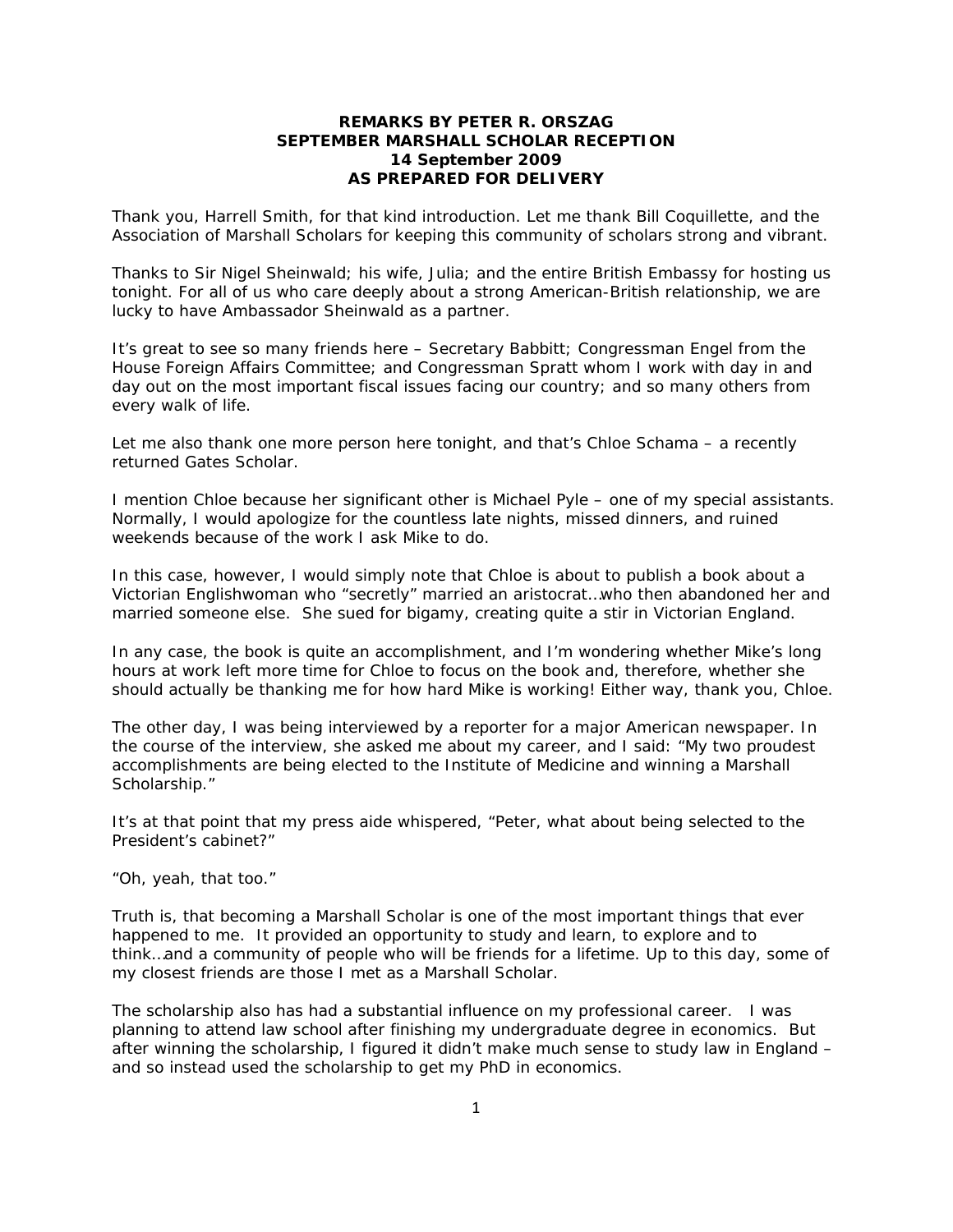Who knows what would have happened if I had become an attorney? But I doubt I would now be sitting in George Marshall's old office – room 208 in the Eisenhower Executive Office Building. He was the last Secretary of State to use that office, and I am the first OMB Director to do so.

So, let me congratulate you all. Winning a Marshall or Gates Scholarship is a significant accomplishment. It will open doors for you – both in your mind and your career.

Now, when I started applying for the Marshall, I never knew I'd end up here, speaking to you as a proud Marshall alum. In many ways, it seemed very unlikely.

My interview was held right here, in the Ambassador's Residence. I had been staying the night before at the downtown Marriott, and I decided to walk up to the residence.

Unfortunately, after making it safely to Dupont Circle and turning up Mass Avenue, I stepped in some "canine excrement."

They say if you want a friend in Washington, get a dog. Well, that day the dogs of Washington were not my friends. So there I was - minutes before my interview -furiously scrapping the bottom of my shoe and hoping no one would notice.

After surviving that imbroglio, my interview also didn't go as smoothly as I would have liked.

One of the items I had listed as an interest on my application was hiking. So one of the interviewers asked me what my favorite mountain was, and my response was Mt. Washington in New Hampshire.

He then asked why, and I explained that I had been climbing the mountain since I had been at summer camp as a child, and that I particularly appreciated that after a hard climb, there was a restaurant at the top.

At the very end of the session, that interviewer said, in a very British tone, "Mr. Orszag, let me say one final thing. There may well be a place to eat at the top of Mt. Washington, but I would not call it a restaurant. That will be all."

Evidently, my idea of fine dining and this gentleman's were not the same, and I thought for sure I had doomed any chance for the scholarship.

In those days, cell phones were not widely available, so it was not until I reached Union Station that I called my younger brother and told him the story.

"What was that all about?" I asked, "Wouldn't you call that place at the top of Mt Washington a restaurant?" "Well," he replied, "it's more like a cafeteria -- and not much of one at that."

The other thing that happened during the interview is that I had also listed reading as an interest. I like to read history and biography and economics – but I've never been particularly interested in novels.

So of course after explaining that to another interviewer, he asked, "So tell us what novel you would bring with you to the UK."